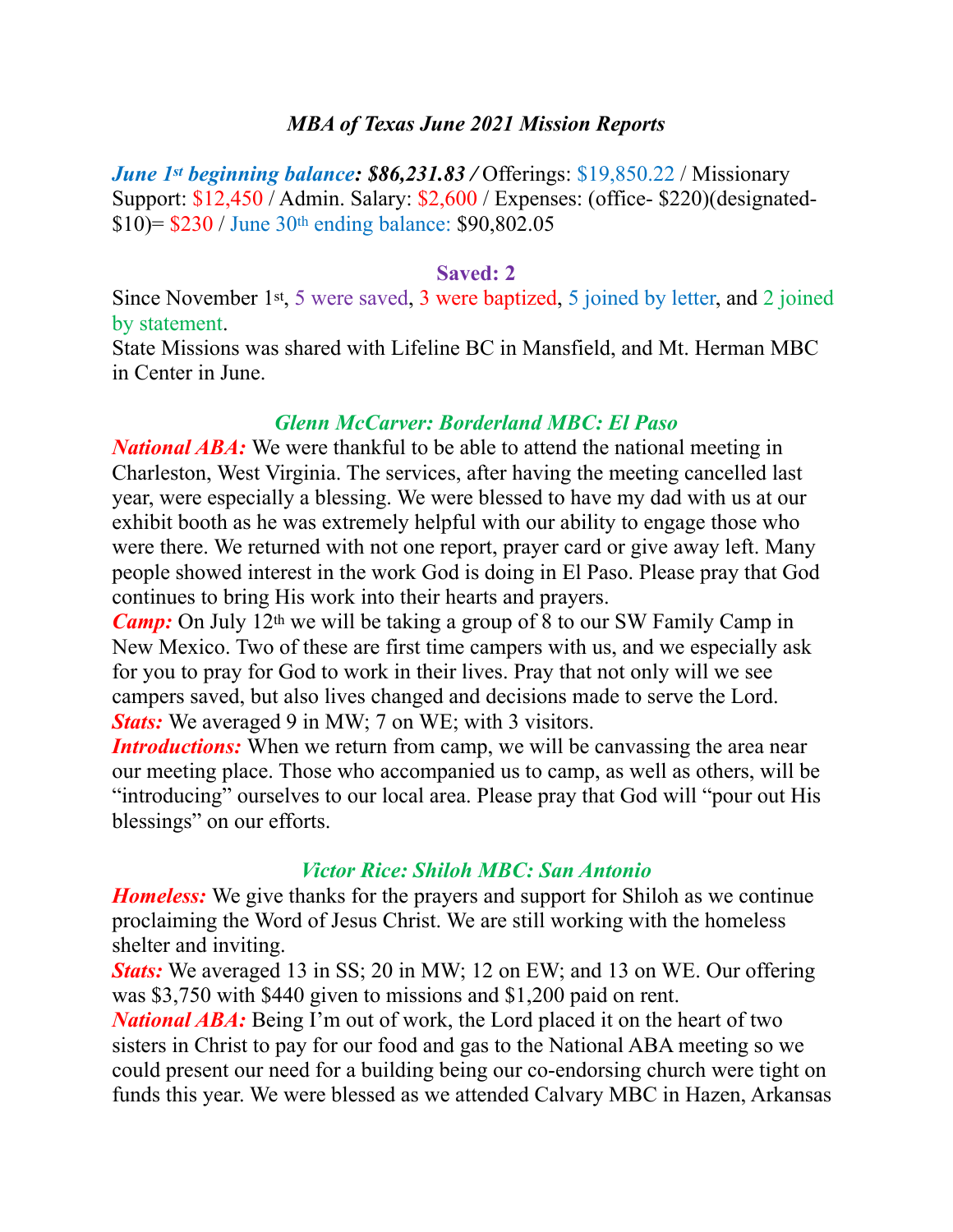on the way. We also were blessed at our booth as many came to inquire and pray with us. We were thankful for the pastors and wife's who took us out for meals and fellowship and for the great messages.

### *Larry Watson: Landmark MBC: Rockdale*

*Music*: The Lord continues to bless here in Rockdale! June has been an exciting month. We now have a gentleman attending that has brought his gift of music with him! He has been playing the piano for us, which is an answered prayer! **SS Teacher:** We also have been blessed with a new teacher for our Teen Sunday School class! Previously her job has prevented her from teaching, but her new job has opened up her availability! Praise the Lord! Our teens are loving their new class! Speaking of Sunday School, the summer months have brought us some extra children! Our kids class if FULL! What a blessing!

*Fun:* We planned a few summer activities and the first of which we had the Friday evening before Father's Day. It was our "Men & Boys Fireside Fellowship". They enjoyed a meal, a devotional, lots of games, and s'mores out on the back of our church property. We had 16 men and boys in attendance, including a first time visiting father and son, a few ladies hung back in the church to help where needed. *Visitors:* We had a couple visit us one Sunday, they live across the road from the church. We had visited them one afternoon a couple months ago, and they finally came to visit. We're praying for them, and plan to follow up.

*TMD***:** We got word that the Texas Mission Development will be with us on August 1<sup>st</sup> to present us with the 2<sup>nd</sup> quarter funds! We are still so grateful to be receiving this! Our A/C unit quit on us again, mid-month, and again we were able to put a bandage on it and kept it going for a short time, but our A/C repair man let us know it won't go much longer.

*Stats:* We averaged 15 in SS; 15 in MW; with a high of 24, and 4 first time visitors. We also had 6 kids that have visited in previous summers. Our offering was \$1,650 with \$100 given to missions.

*Prayers:* Lastly, as some of you know, I (Bro. Larry) have been working a difficult schedule, outside of my work at the church. This past week, my boss approached me about a temporary schedule that is much better suited. It's currently only a 90 day thing, but I am praying that the Lord will continue to open doors, so that this may turn into a permanent position. Please remember us in your prayers.

# *Joe Bozarth: Fellowship MBC: Conroe*

*Steady:* Our attendance has held strong in the month of June. The young people have one week before Youth Camp and are very excited.

*Anniversary:* We held our 65<sup>th</sup> Anniversary services for Fellowship Baptist Church of Pasadena. The attendance was excellent; our sanctuary was full. Our mission is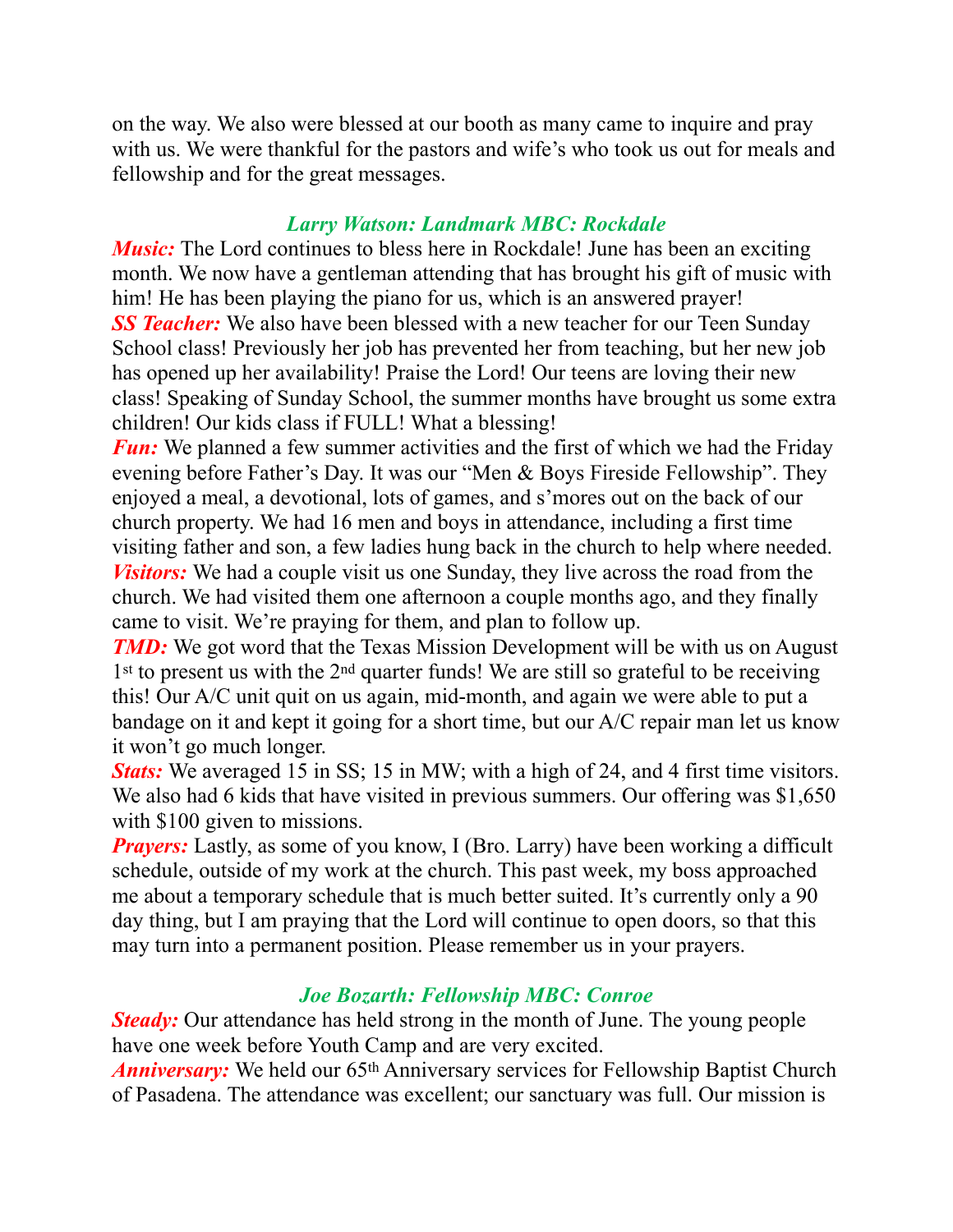planning to resume door to door visitation soon.

*Stats:* We averaged 20 in SS; 22 in MW; 17 in EW; and 16 on WE. Our offering was \$7,666.62 with \$791.64 given to missions and \$3,002 paid on the loan. *Ladies:* The Ladies Auxiliary attendance is growing and the mission is seeing some results from having an active group.

### *Steven Haney: MBSF Director: Texas Tech U. Lubbock*

*Planning:* June has been an exciting planning month for us and we are definitely looking forward to this coming semester. I have been holding weekly meetings with my old and new officers on zoom to start planning out possible outreaches and fellowships for this coming fall as well as days and times for Bible studies. Since Texas Tech will be backing off of most of the Covid restrictions we will be able to hold our Bible studies on campus again as well as be able to do more oncampus booths.

*Community volunteers:* Our new officers are excited and ready to get started which is extremely encouraging for me. Kaitlyn, our new president, is not only wanting to ramp up our on-campus activities such as booths and student witnessing but to get involved in community outreach and volunteer work as well so we will be looking at community volunteer opportunities. We already know of two new incoming students for this fall that are wanting to get involved and TTU has already told me that we will be able to do the in-person student org fair booth this year so that will be a chance to meet face to face with a couple hundred new students. We have a lot of good ideas and plans already in the works for the fall and our student's energy is up so please pray that we can have a smooth start to the fall semester and that God will help our student officers to keep that same passion moving forward!

*Goal:* Our financial goals for this coming year is still to hit that \$4,500/month mark so we can afford an MBSF house close to campus to work out of and also to help them develop a desire for mission work and witnessing! If anyone has any questions please let me know at [s\\_haneymbsf@outlook.com](mailto:s_haneymbsf@outlook.com) or call/text me at (806) 470-2850! Thank you so much for all the prayers, support, and encouragement and pray that God will richly bless you all!

# *Daniel Tijerina: A New Beginning BC: Mission*

This month was full of blessings. I had the privilege to evangelize, preach, and visit with many individuals in addition to A New Beginning members. We ask for your continued prayers for us and those that we have shared the Gospel with. We praise God for walking with us and for His blessings.

Thank you to our sponsoring church- Unity MBC, MBA, and all those praying for us.